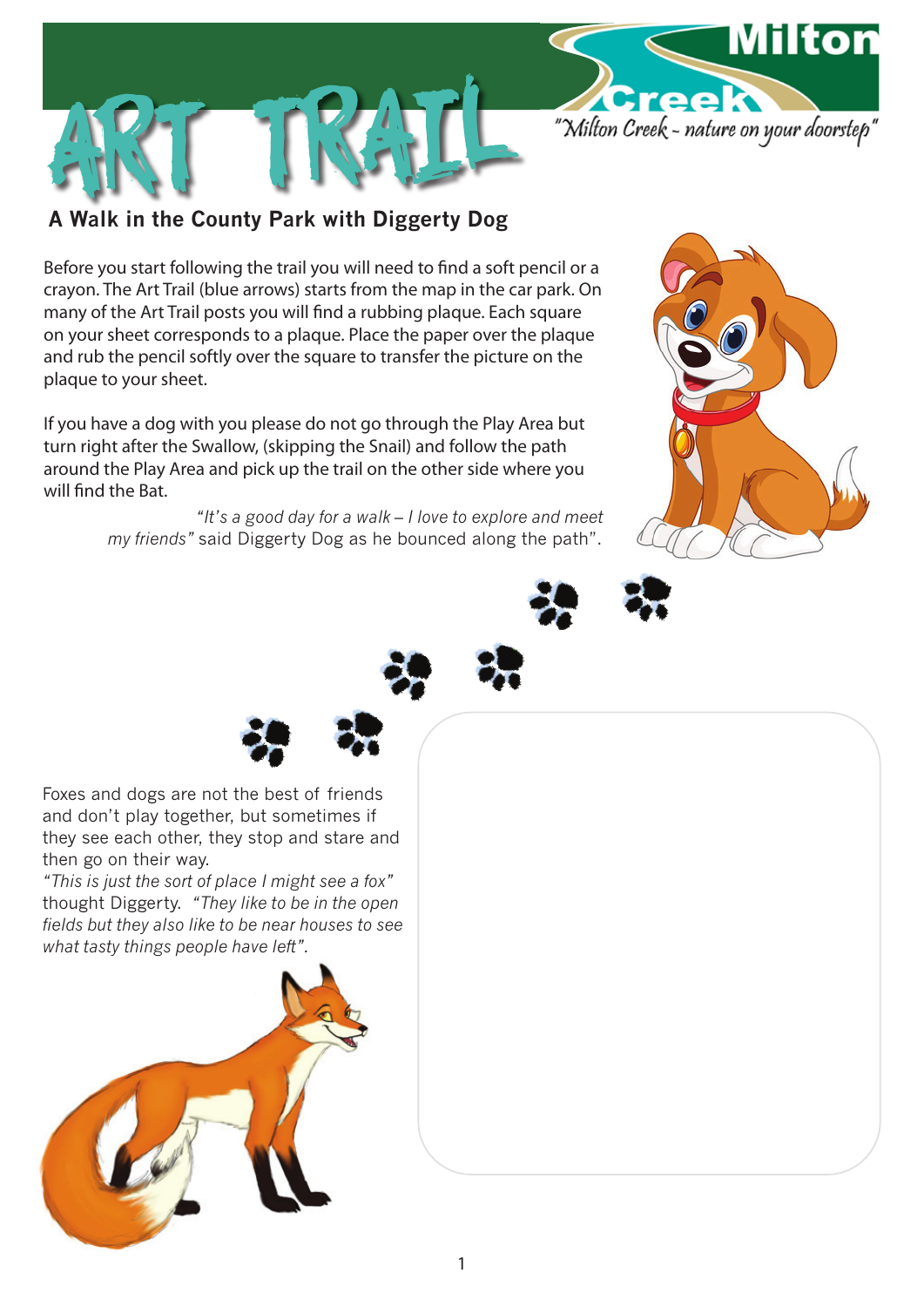

*"I can't sit here all day"* thought Diggerty, *"I still have lots of running and exploring to do and I haven't said hello to my smallest friend in the Park, the little Ladybird. I'm sure if I look in the wild flowers I will* 

*see one"* and Diggerty nosed around in the flowers hoping to see his ladybird friend.

art trail





*"Oh, I know – while I'm looking in the flowers and the grass I'll see if I can spot one of my many Bumble Bee friends. They are all over the Park but while I'm looking here, I might see one collecting pollen"* said Diggerty…*"and anyway if I can't see one, I'm sure I will hear one buzzing around in the sun".*

> Diggerty ran and bounced and bounced and ran, making sure he didn't get too close to the Brambles because he didn't want to scratch his nose on the prickles, but he wished he could eat the blackberries that grew on the bushes in the Autumn.

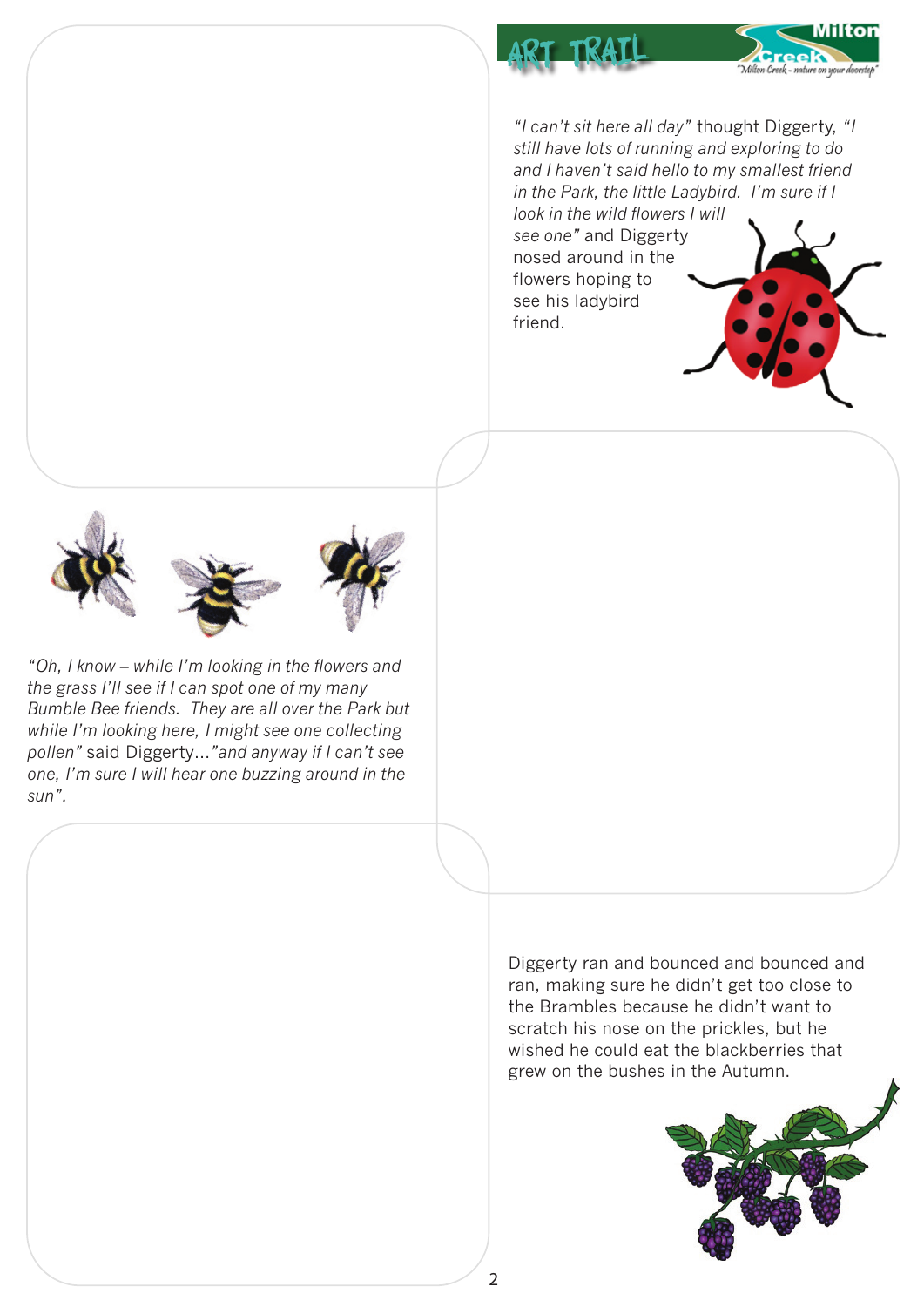

*"Well, if I don't see the bees, I can always explore the bushes and trees – my favourite is the hawthorn tree with its bright red berries and lovely blossom in the Spring"* said Diggerty.



*"Well, I'm busy too, there's still lots to see so I'm off to the fishing lake – there's always an adventure there. I might see a Dragonfly on the way. I always try to chase them but they are too fast for me!"*

> *"Ah at last I'm near the fishing lake"* said Diggerty. *"I think I'll go down there and see if my old friend the Heron is standing in the water keeping his feet cool. He stands very still looking at the water to see if a tasty fish will swim by and if it does, well, in a flash the Heron dips his head in the water and scoops up the little fish".*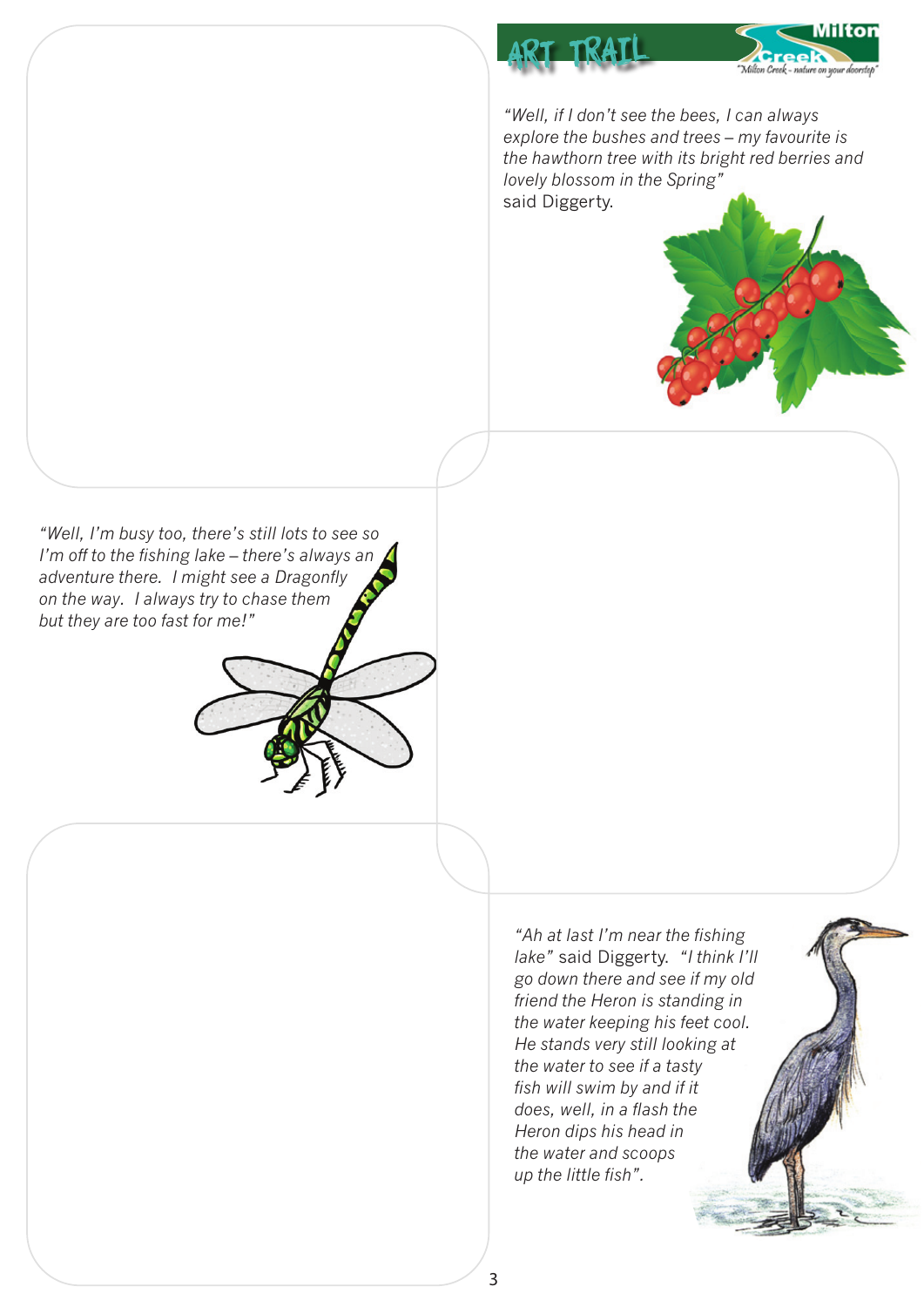Diggerty wished he was tall like a Heron and could stand still for ages and ages but no, he's just a little dog and loves running up and down the paths looking for his friends. While Diggerty is still near the lake he looks up to the sky and all

Milton

"Milton Creek - nature on your do

around just in case his friends the Swallows have arrived. *"They only visit me in the Summer"* thought Diggerty. *"They fly many, many miles to come to see me and then they fly away again at the end of Summer."*

r tra

On and on ran Diggerty Dog, sniffing the ground and looking all around for his friends. Suddenly he saw a small blob on the path ahead of him and thought to himself *"that's a strange looking stone, I think I'll investigate"*. Up Diggerty ran and looked down. *"Hah, that's not a stone, it's a Snail and it's moving very, very slowly."*



*"Oh look, we are near the church where the Bats live, but they will be asleep now because they like to fly when it begins to get dark."*

They swoop low catching flies and although it's quite dark, they never bump into anything" thought Diggerty to himself, wondering how they manage to fly so fast in the dark.